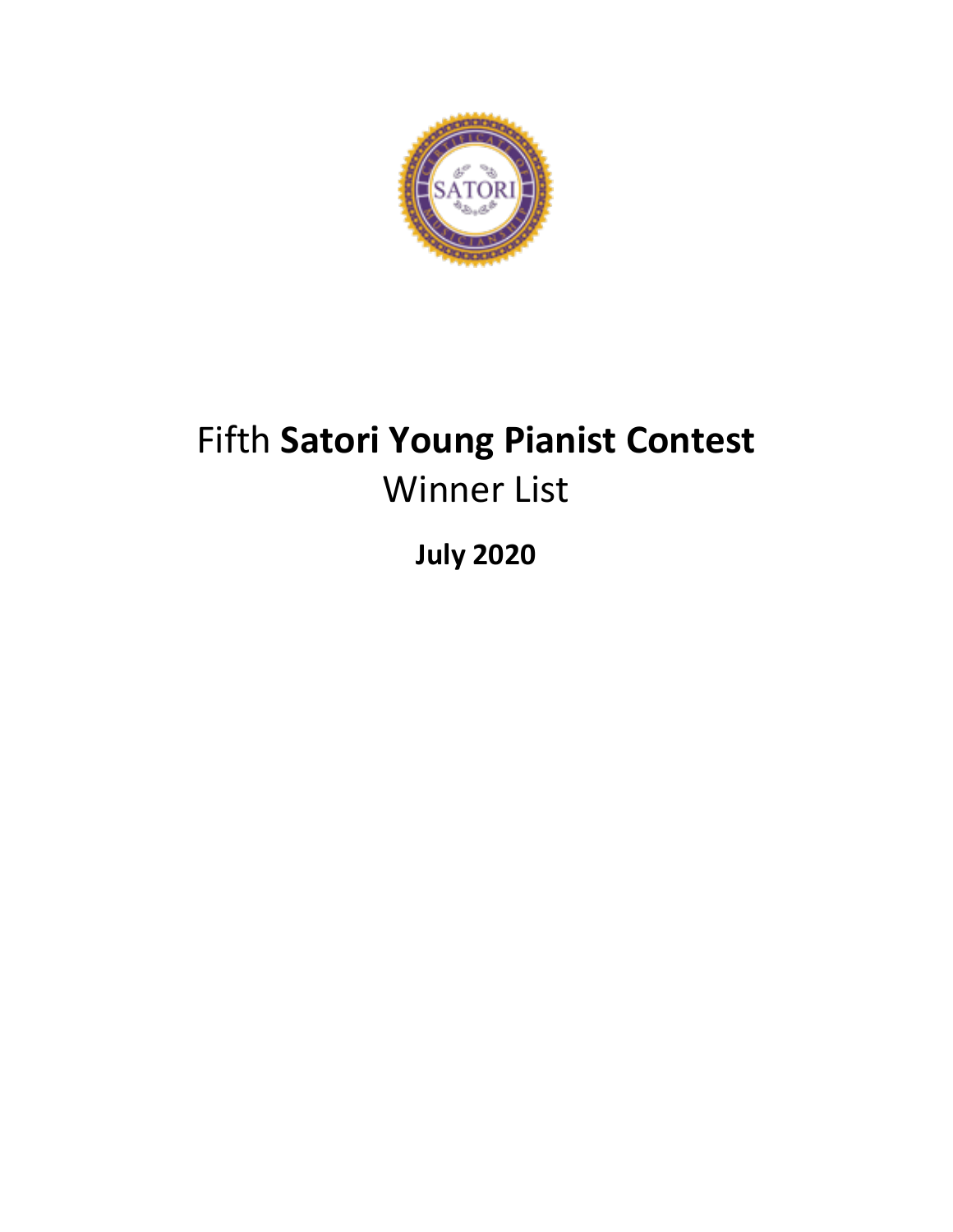### **Satori Young Pianist**

### **Grand Prize**

#### **2020 Satori Summer Music Festival Grand Prize Winner List**

**The grand prize winner** *in each category was independently selected by three judges. If there was disagreement among all three judges, a separate review panel casted their votes on the judges' selections. Whoever received the most votes became the final winner.*

Because judges were not required to provide remarks, they only left remarks for selected few. Therefore, only Judge's remarks of the grand prize winner will be posted.

*Audience Award is awarded by using Youtube calculation. The data collection time is September 27th 11:59pm.* 

For all Grand and Special Award winner, please contact Mr. Edmund Wu at amacviolins@msn.com to arrange the trophy pickup or shipment.

#### **Piano age group 9 and under:**

#### **Grand (Schoenfeld Award –** sponsored by *Schoenfeld International Music Society***)**

**No.4 Taige Wang** — Gnomenreigen S.145/2 by Franz Liszt

Judge's Remark:

#### **Judges' Distinction Award:**

No.3 Shalynn Choi — Nocturne Op. 32 No. 1 in B Major

No.5 Emily Suh — Witches Dance (Hexentanz) by Edward MacDowell

#### **Audience Award:**

No. 5 Emily Suh

#### **Piano age group 10-12:**

**Grand (Schoenfeld Award –** sponsored by *Schoenfeld International Music Society***)**

**No.23 Hayden Park** — The Lark (L' Alouette) by M. Balakirev

Judge's Remark: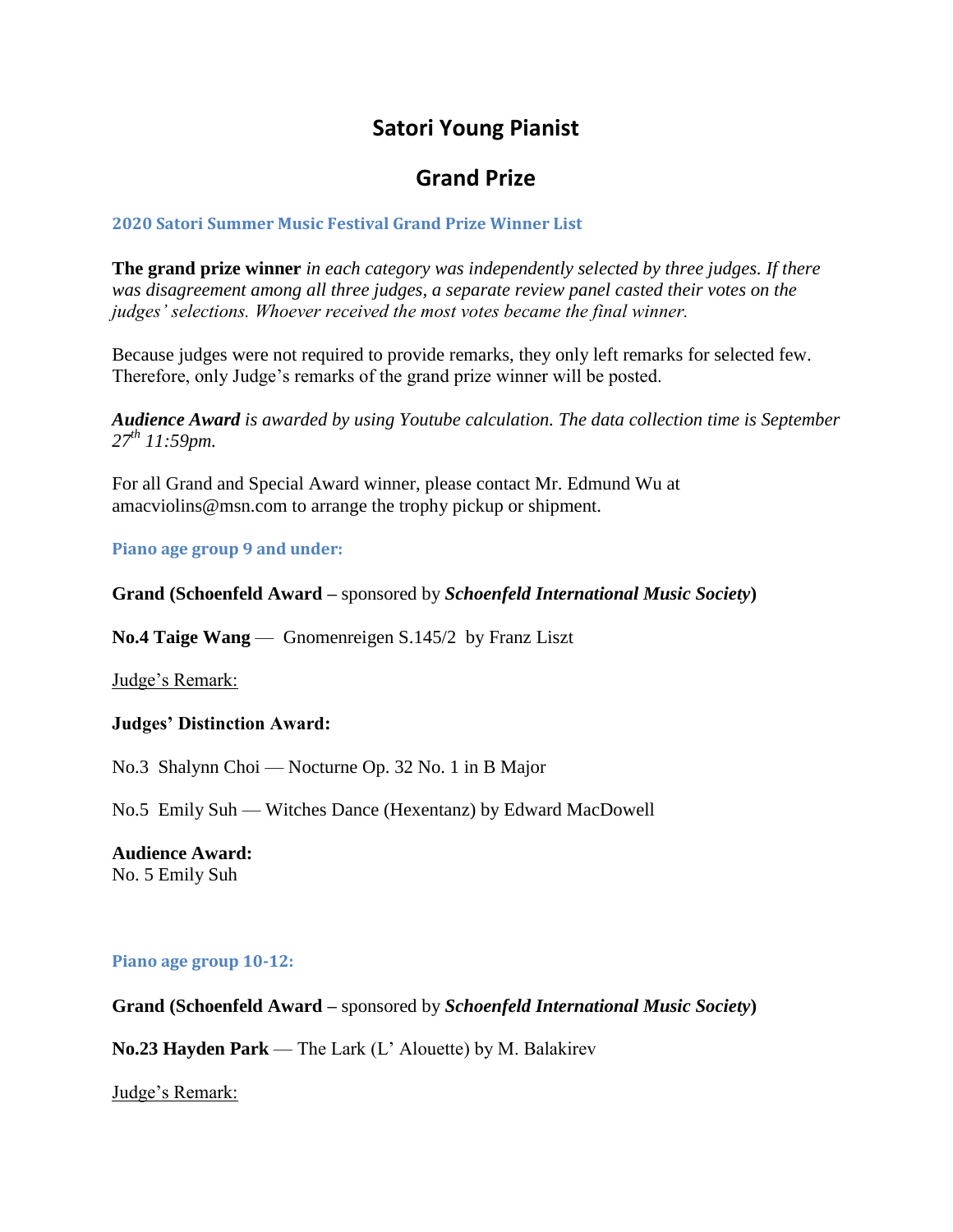*Excellent Performance! Congratulations. Very sensitive and clear, with beautiful sound and listening. Well done!*

#### **Judges' Distinction Award:**

No.19, Yuna Noh — Rondo Brillante, No. 62 by Carl Maria von Weber

No.58 Isabella Ko — Variations on a Theme of Paganini by Berkovich

#### **Audience Award:**

No. 23 Hayden Park

#### **Piano age group 13-15:**

**Grand (Schoenfeld Award –** sponsored by *Schoenfeld International Music Society***)**

**No.42 Sophie Lee** — "Automne" Op. 35 N°2 from Études de Concert by Cécile Chaminade

#### Judge's Remark:

*Beautiful performance! I enjoyed your musicality and passion. Well done! Congratulations!*

#### **Judges' Distinction Award:**

No.44, William Jin — Sonata No.2 in B-Flat minor, Op.35 (l Grave, Doppio movimento) by Chopin

No.46. Nicolas Pantangco — Rondo Capriccioso Op. 14 by F. Mendelssohn

No.54, Alyssa Cheng — Chromatic Fantasy and Fugue in D Minor, BWV 903, Chromatic Fantasy by J.S. Bach

No.55. Rachel Lee — Fantaisie Impromptu in C-sharp minor, Op. 66 by Frédéric Chopin

#### **Audience Award:**

No. 50 Sabrina Zhang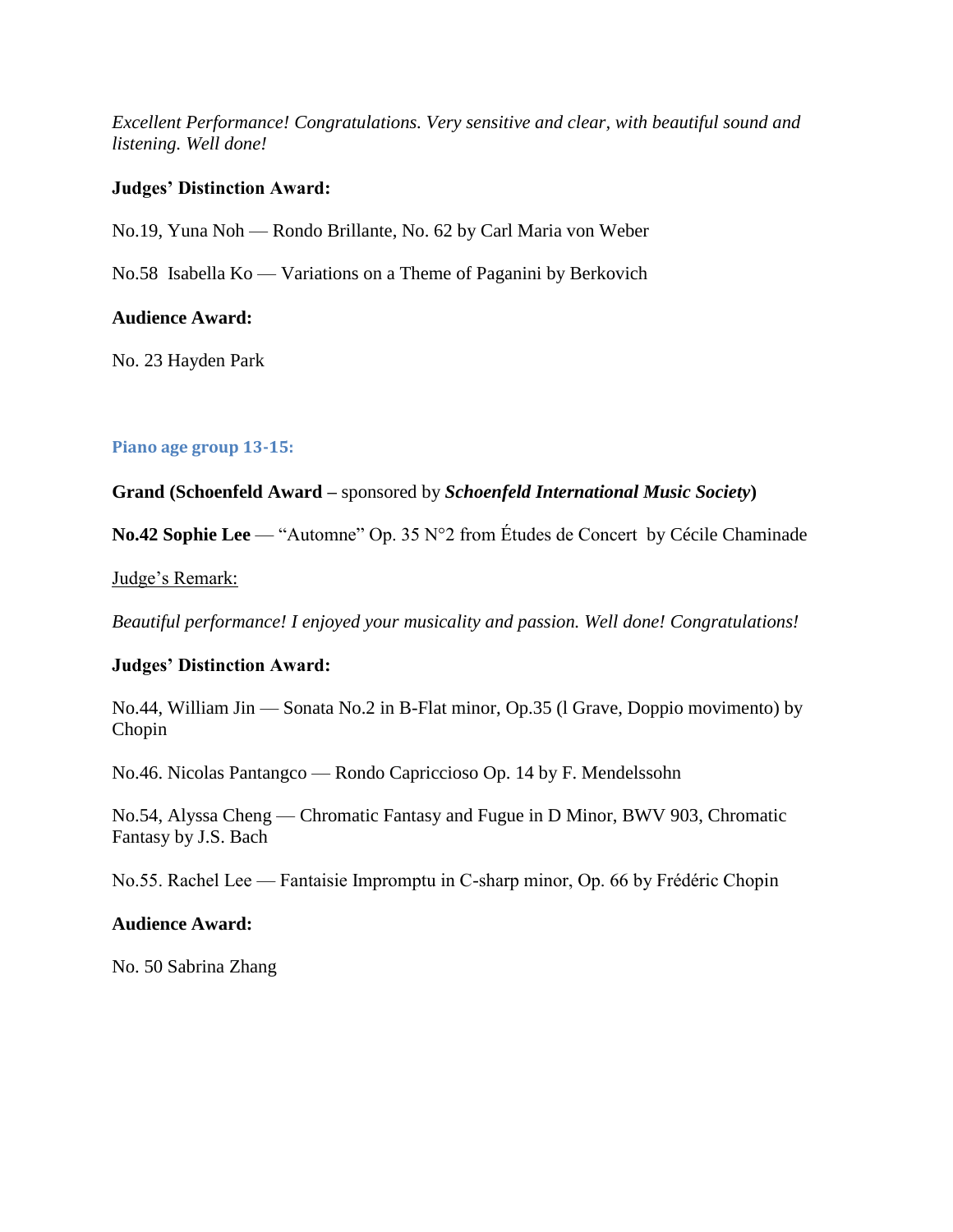#### **Piano age group 16-19:**

**Grand (Satori Young Pianist Scholarship –** sponsored by *Maestoso Investment Inc. scholarship foundation* **)**

**No.102 Aaron Kwan** — Bach Prelude and Fugue BWV 884 by Bach; Liszt Transcendental Etude no. 4. By Liszt

#### Judge's Remark:

*Beautiful Bach, really great playing, I would only like you to have a better legato, but it is something hard to judge in a video, so just listen for it more in your playing. Great, crazy Mazzeppa, try to relax a bit more in the middle, and work on your voicing – in this recording I cannot hear the melody quite clearly, it needs more depth of sound, and accompaniment needs to be like feathers, just a reminder of the crazy, not too present (again, hard to judge in the video, so I am giving you an idea for it). Please don't change pedal at the end. Keep harmonies from bass to the end!*

#### **Judges' Distinction Award:**

No.95, Jonathan Speiser — Allegro de concierto, Op. 46 by Enrique Granados

No.104, Jimmy Deng — Islamey by Mily Balakirev

No.105 Alek Corpuz — Hungarian Rhapsody No. 2 in C-sharp minor, S.244/2 by Franz Liszt

#### **Audience Award:**

No. 93 Emily Bush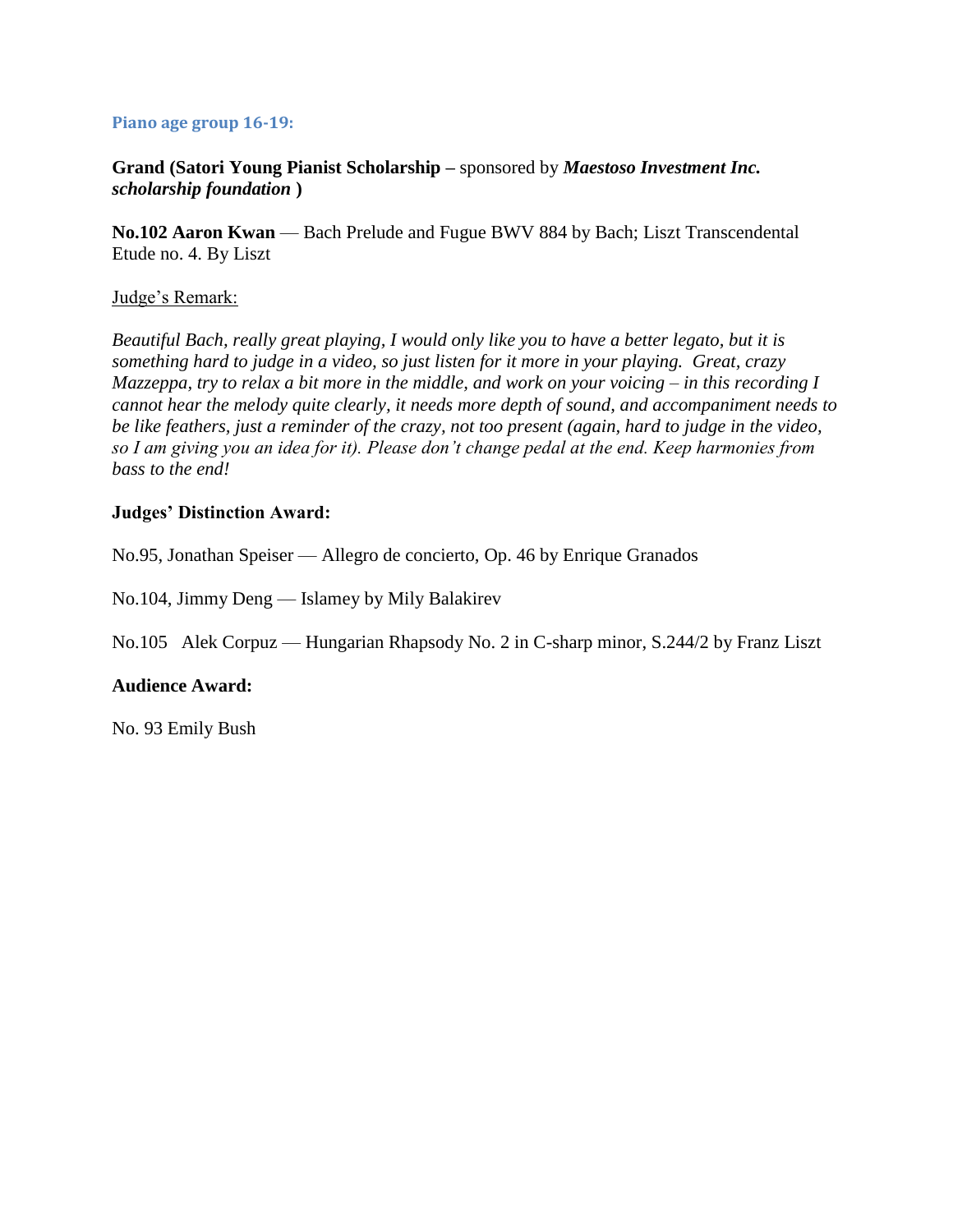## **Prodigy Categories**

| <b>Placement</b>        | <b>Category No.</b> | <b>Entry No.</b> | <b>Name</b>         |
|-------------------------|---------------------|------------------|---------------------|
| $\mathbf{1}$            | PN/P10              | 25               | Dylan Huang         |
| $\mathbf{1}$            | <b>PN/P13</b>       | 722              | Matt Karacic        |
| $\mathbf{1}$            | PN/P13a             | 892              | Isabella Ko         |
| $\mathbf{1}$            | PN/P16              | 5959             | Aaron Kwan          |
| $\mathbf{1}$            | <b>PN/P16</b>       | 712              | Andrew Boldi        |
| $\mathbf{1}$            | PN/P16              | 5778             | <b>Jimmy Deng</b>   |
| $\mathbf{1}$            | <b>PN/P19</b>       | 994              | Alek Corpuz         |
| $\mathbf{1}$            | <b>PN/P19</b>       | 5973             | Ryan Wisniewski     |
| $\mathbf{1}$            | PN/P7               | 463              | Sophia Suh          |
| $\mathbf{1}$            | PN/PA19             | 947              | Mingyang Jiang      |
| $\mathbf{1}$            | PN/PB10             | 26               | Dylan Huang         |
| $\overline{2}$          | <b>PN/P10</b>       | 5891             | <b>Jordan Rowe</b>  |
| $\overline{2}$          | PN/P13              | 776              | Baominh Dang Le     |
| $\overline{2}$          | PN/P13a             | 882              | <b>Clayton Fong</b> |
| $\boldsymbol{2}$        | <b>PN/P15</b>       | 8012             | Serena Shih         |
| $\overline{2}$          | <b>PN/P16</b>       | 5555             | <b>Aaron Yoon</b>   |
| $\overline{2}$          | PN/PA15             | 8010             | Serena Shih         |
| $\boldsymbol{2}$        | PN/PB15             | 8011             | Serena Shih         |
| 3                       | <b>PN/P10</b>       | 940              | Addison Kyle        |
| 3                       | PN/P10              | 5297             | Jennie Qi           |
| 3                       | <b>PN/P13</b>       | 867              | Lechuan Lin         |
| 3                       | PN/P13a             | 880              | Kara Wong           |
| 3                       | <b>PN/P16</b>       | 991              | Claire Li           |
| 3                       | <b>PN/P16</b>       | 5547             | <b>Ian Park</b>     |
| $\overline{\mathbf{4}}$ | <b>PN/P13</b>       | 795              | Jonathan Ye         |
| $\overline{\mathbf{4}}$ | <b>PN/P16</b>       | 835              | Neil Chen           |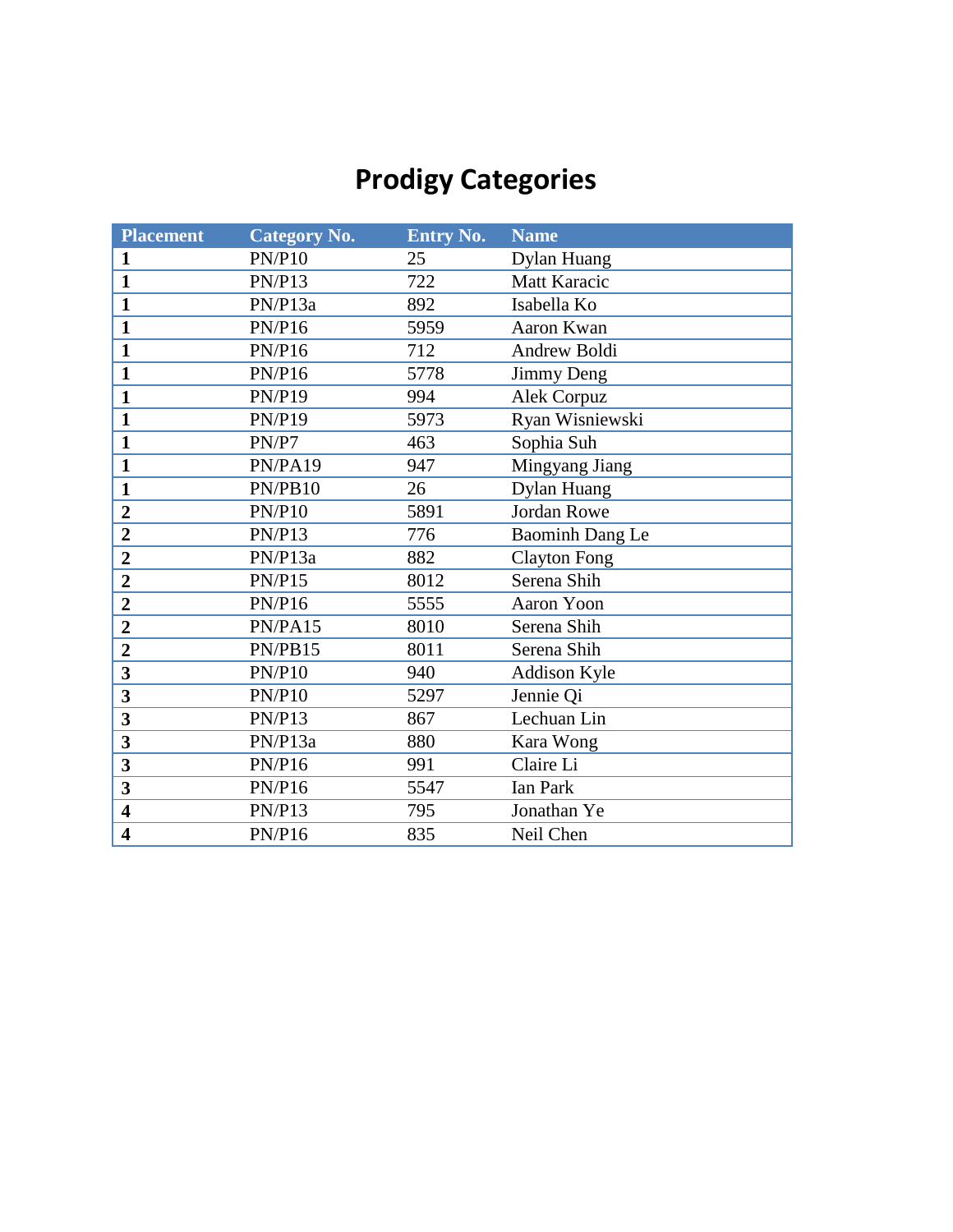### **Open Category**

| <b>Placement</b> | <b>Category No.</b> | <b>Entry No.</b> | <b>Name</b>             |
|------------------|---------------------|------------------|-------------------------|
| $\mathbf{1}$     | <b>PN/O10</b>       | 49               | <b>Bella Chen</b>       |
| $\mathbf{1}$     | PN/O10a             | 887              | Minji Choi              |
| $\mathbf{1}$     | PN/O11              | 77               | Ethan Choi              |
| $\mathbf{1}$     | <b>PN/O11</b>       | 686              | <b>Matthew Szeto</b>    |
| $\mathbf{1}$     | <b>PN/O12</b>       | 130              | Jimin Park              |
| $\mathbf{1}$     | PN/O12a             | 850              | Hayden Park             |
| $\mathbf{1}$     | PN/O12a             | 789              | Yuna Noh                |
| $\mathbf{1}$     | <b>PN/O13</b>       | 738              | Sophie Lee              |
| $\mathbf{1}$     | PN/O13 b            | 980              | Junhyeok Han            |
| $\mathbf{1}$     | PN/O13a             | 883              | Xinchun Zhang           |
| $\mathbf{1}$     | <b>PN/O14</b>       | 72               | William Jin             |
| $\mathbf{1}$     | PN/O14a             | 858              | Alysa Feng              |
| $\mathbf{1}$     | PN/O14a             | 916              | Sabrina Zhang           |
| $\mathbf{1}$     | PN/O14b             | 930              | Nicolas Pantangco       |
| $\mathbf{1}$     | <b>PN/O15</b>       | 713              | <b>Andrew Boldi</b>     |
| $\mathbf{1}$     | PN/O15a             | 837              | Rachel Lee              |
| $\mathbf{1}$     | PN/O15b             | 924              | <b>Christopher Cung</b> |
| $\mathbf{1}$     | PN/O15b             | 908              | So Takagi               |
| $\mathbf{1}$     | PN/O16              | 777              | <b>Jimmy Deng</b>       |
| $\mathbf{1}$     | PN/O16a             | 794              | <b>Emily Bush</b>       |
| $\mathbf{1}$     | PN/O16b             | 986              | <b>Charles Shin</b>     |
| $\mathbf{1}$     | PN/O16b             | 5528             | Jonathan Speiser        |
| $\mathbf{1}$     | <b>PN/O17</b>       | 772              | Aiden Cho               |
| $\mathbf{1}$     | PN/O7               | 689              | Victoria Li             |
| $\mathbf{1}$     | PN/O8               | 717              | Amy Song                |
| $\mathbf{1}$     | <b>PN/O9</b>        | 700              | Shalynn Choi            |
| $\mathbf{1}$     | <b>PN/O9</b>        | 126              | Taige Wang              |
| $\mathbf{1}$     | PN/OA10             | 5693             | Sheldon Chui            |
| $\mathbf{1}$     | PN/OA11             | 27               | Ella Woo                |
| 1                | PN/OA13             | 765              | Jacob Woo               |
| $\mathbf{1}$     | PN/OA14             | 915              | Sabrina Zhang           |
| $\mathbf{1}$     | PN/OA15             | 871              | Jessica Sheng           |
| $\mathbf{1}$     | PN/OA16             | 797              | Daniel Youn             |
| $\mathbf{1}$     | PN/OA17             | 785              | Phillip Jeong           |
| $\mathbf{1}$     | PN/OA19             | 987              | Karis Yu                |
| $\mathbf{1}$     | PN/OA8              | 92               | Amy Song                |
| $\mathbf{1}$     | PN/OA9              | 526              | Emily Suh               |
| $\mathbf{1}$     | PN/OB10             | 5754             | Kimberly Zhang          |
| $\mathbf{1}$     | PN/OB12             | 845              | Hayden Park             |
| $\mathbf{1}$     | PN/OB13             | 985              | Junhyeok Han            |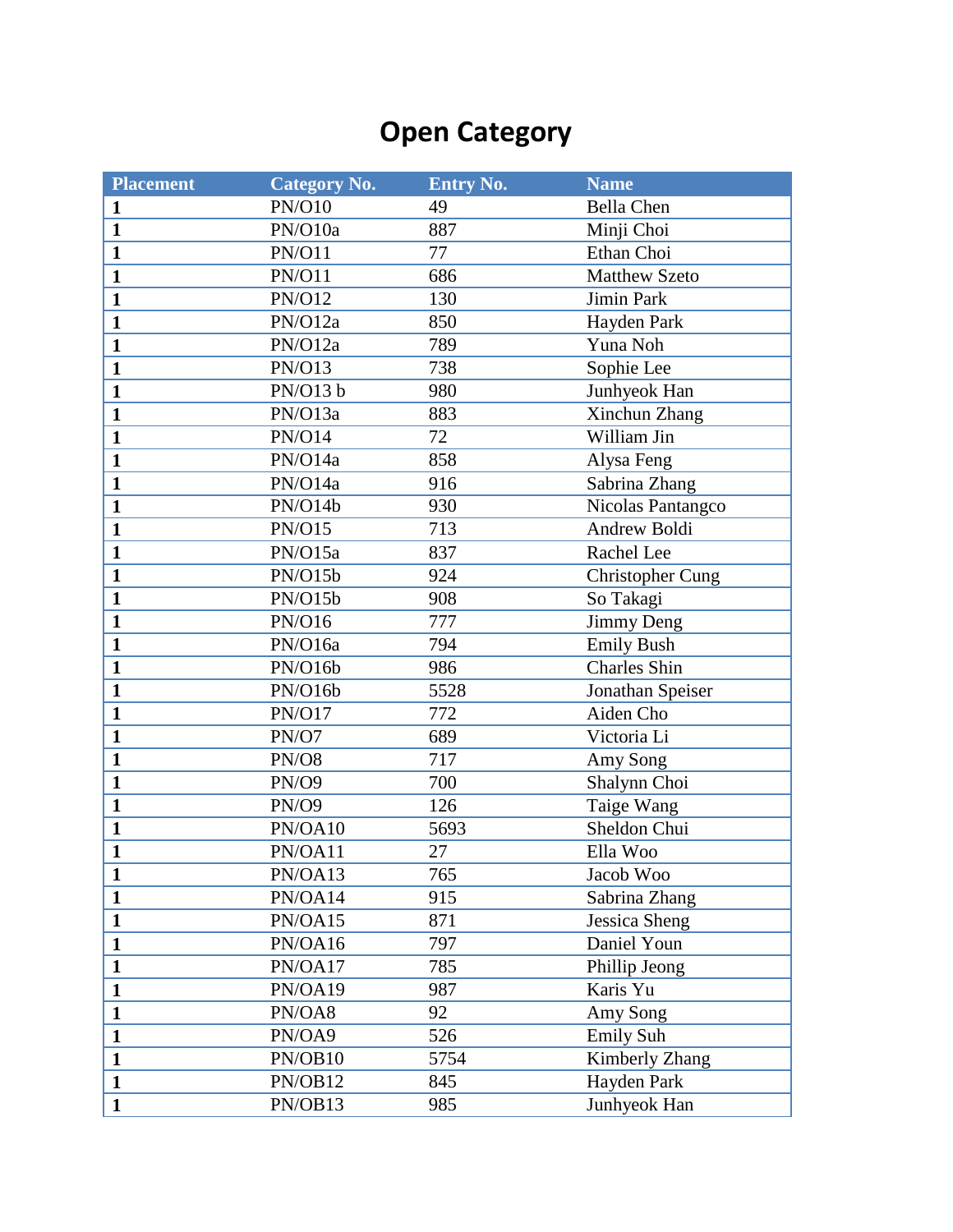| $\mathbf{1}$            | PN/OB14       | 5087 | Benjamin Tseng        |
|-------------------------|---------------|------|-----------------------|
| $\mathbf{1}$            | PN/OB15       | 737  | Alyssa Cheng          |
| $\mathbf{1}$            | PN/OB15       | 838  | Rachel Lee            |
| $\mathbf{1}$            | PN/OB15a      | 872  | <b>Jessica SHeng</b>  |
| $\mathbf{1}$            | PN/OB17       | 770  | Kaitlyn Ng            |
| $\mathbf{1}$            | PN/OB8        | 844  | Chloe Shin            |
| $\mathbf{1}$            | PN/OB9        | 684  | <b>Mason Szeto</b>    |
| $\mathbf{1}$            | PN/OB9        | 585  | Jessica Gui           |
| $\mathbf{1}$            | PN/OC10       | 888  | Minji Choi            |
| $\mathbf{1}$            | PN/OC14       | 910  | Sage Shurman          |
| $\mathbf{1}$            | PN/OD17       | 649  | Eugene Jihyun Yi      |
| $\overline{2}$          | <b>PN/O10</b> | 836  | Sarah Chen            |
| $\overline{2}$          | PN/O10a       | 5694 | Sheldon Chui          |
| $\overline{2}$          | PN/O10a       | 5753 | Kimberly Zhang        |
| $\boldsymbol{2}$        | PN/O11 a      | 951  | Amber Lin             |
| $\boldsymbol{2}$        | PN/O11a       | 746  | Benjamin Lim          |
| $\overline{2}$          | PN/O11a       | 978  | <b>Harvey Chang</b>   |
| $\overline{2}$          | <b>PN/O12</b> | 704  | Elisa Kim             |
| $\overline{2}$          | <b>PN/O13</b> | 203  | <b>ISAAC SOHN</b>     |
| $\overline{2}$          | <b>PN/O13</b> | 5030 | Nadya Hitomi          |
| $\overline{2}$          | PN/O13b       | 948  | Vincent Yang          |
| $\overline{2}$          | PN/O13b       | 976  | William Xia           |
| $\overline{2}$          | <b>PN/O14</b> | 652  | David Lee             |
| $\overline{2}$          | PN/O14b       | 928  | Isaiah Lu             |
| $\overline{2}$          | PN/O14b       | 977  | Adriana Zhou          |
| $\overline{2}$          | PN/O15        | 755  | Felix Xie             |
| $\boldsymbol{2}$        | PN/O16        | 318  | Carolyn Nguyen        |
| $\boldsymbol{2}$        | PN/O16        | 67   | <b>Suzanne Palaad</b> |
| $\overline{2}$          | PN/O16 a      | 823  | Ruth Berkun           |
| $\boldsymbol{2}$        | PN/O16b       | 870  | <b>Brian</b> Le       |
| $\boldsymbol{2}$        | PN/O17        | 979  | Sejun Her             |
| $\boldsymbol{2}$        | PN/O19        | 721  | Sunoo Jeong           |
| $\overline{2}$          | PN/O8         | 631  | Oliver So             |
| $\overline{2}$          | PN/O9         | 975  | Jessica Gui           |
| $\overline{2}$          | PN/OA10       | 890  | Jordan Rowe           |
| $\overline{2}$          | PN/OB10       | 688  | Jerry Shi             |
| $\overline{2}$          | PN/OB13       | 790  | Brianna Huynh         |
| $\overline{2}$          | PN/OB14       | 929  | Isaiah Lu             |
| $\boldsymbol{2}$        | PN/OB15       | 386  | Hannah Moon           |
| $\overline{2}$          | PN/OB15a      | 989  | Claire Li             |
| $\boldsymbol{2}$        | PN/OB15a      | 923  | Sean Kwak             |
| $\overline{\mathbf{3}}$ | <b>PN/O10</b> | 530  | Angela Cao            |
| $\overline{\mathbf{3}}$ | <b>PN/O10</b> | 802  | Halyn Kim             |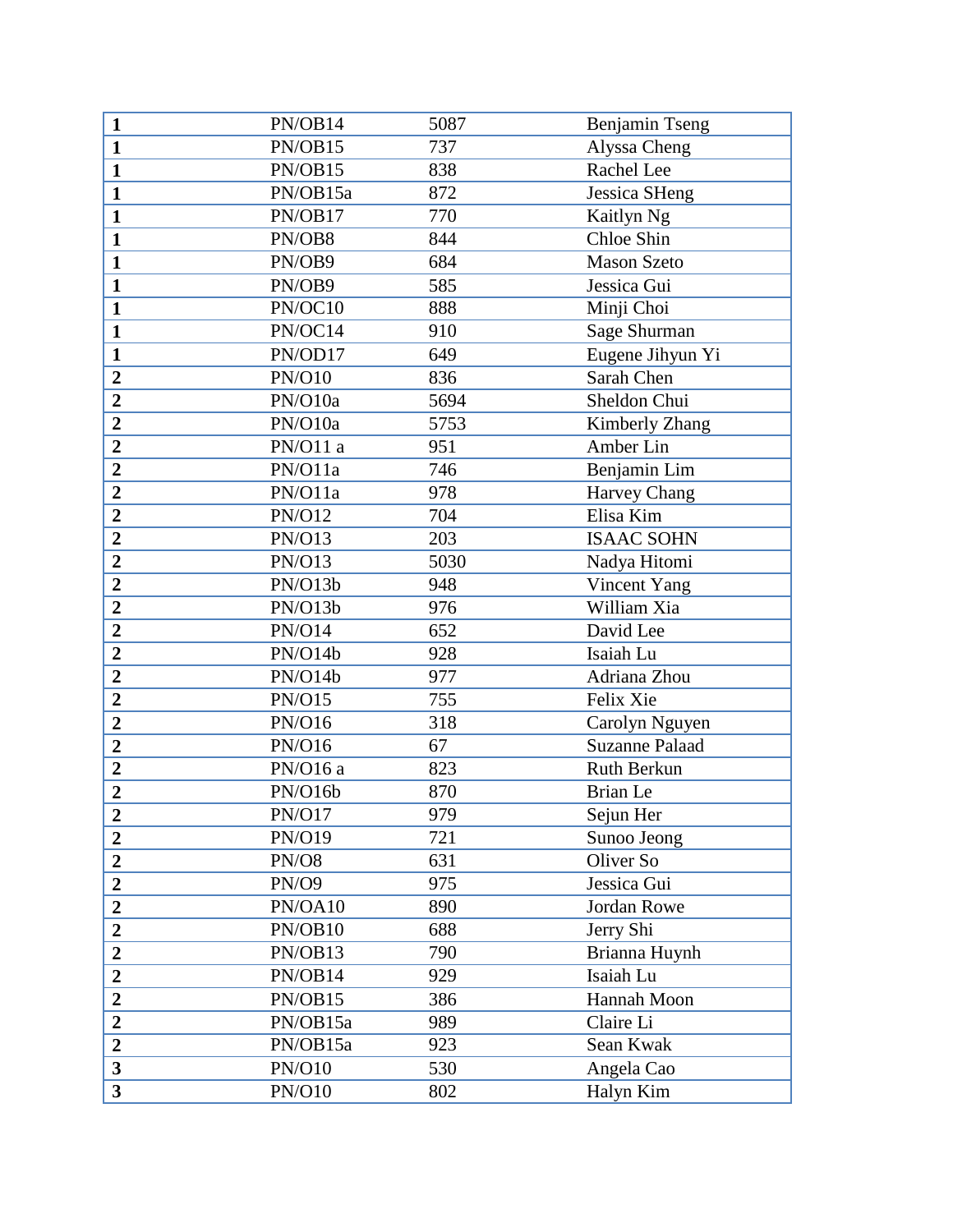| 3                       | PN/O10a       | 988  | Jerry Shi               |
|-------------------------|---------------|------|-------------------------|
| 3                       | <b>PN/O11</b> | 28   | Ella Woo                |
| $\overline{\mathbf{3}}$ | <b>PN/O12</b> | 565  | Jaden Park              |
| $\overline{\mathbf{3}}$ | PN/O12a       | 866  | Lechuan Lin             |
| $\overline{\mathbf{3}}$ | <b>PN/O13</b> | 745  | Adam Lee                |
| 3                       | PN/O13 a      | 793  | Brianna Huynh           |
| $\overline{\mathbf{3}}$ | PN/O13 b      | 906  | Yena Kim                |
| $\overline{\mathbf{3}}$ | PN/O13a       | 830  | Erina Park              |
| $\overline{\mathbf{3}}$ | PN/O13a       | 763  | Jacob Woo               |
| 3                       | <b>PN/O14</b> | 771  | Sarah Kang              |
| $\mathbf{3}$            | PN/O14 a      | 874  | <b>Brian Sang</b>       |
| 3                       | PN/O14 a      | 909  | <b>Christopher Park</b> |
| $\mathbf{3}$            | PN/O14b       | 5056 | Benjamin Tseng          |
| $\mathbf{3}$            | <b>PN/O15</b> | 715  | Sowon Han               |
| 3                       | PN/O15a       | 798  | <b>Charlotte Lew</b>    |
| 3                       | PN/O15a       | 769  | David Kwon              |
| $\overline{\mathbf{3}}$ | PN/O15a       | 834  | Neil Chen               |
| $\mathbf{3}$            | PN/O15b       | 990  | Claire Li               |
| $\overline{\mathbf{3}}$ | PN/O15b       | 873  | <b>Rachel Sang</b>      |
| $\overline{\mathbf{3}}$ | PN/O16        | 759  | David Choi              |
| 3                       | PN/O16        | 14   | Nathaniel J. Kim        |
| $\overline{\mathbf{3}}$ | PN/O16a       | 781  | Seoyeong Hwang          |
| $\overline{\mathbf{3}}$ | PN/O16b       | 952  | Doyoon Kim              |
| $\overline{\mathbf{3}}$ | <b>PN/O17</b> | 648  | Dong Geun Lee           |
| 3                       | PN/O8         | 828  | Alexis Lee              |
| 3                       | PN/O8         | 860  | Luke Lee                |
| 3                       | <b>PN/O9</b>  | 5333 | Catherine Xue           |
| 3                       | PN/O9         | 685  | Mason szeto             |
| 3                       | PN/OB14       | 760  | Daniel Kim              |
| 3                       | PN/OB15       | 791  | Amanda Huynh            |
| 3                       | PN/OB15       | 833  | Neil Chen               |
| $\mathbf{3}$            | PN/OB15a      | 964  | Chloe Liao              |
| $\overline{\mathbf{4}}$ | <b>PN/O10</b> | 711  | Jacqueline Zhao         |
| $\overline{\mathbf{4}}$ | PN/O10a       | 939  | Addison Kyle            |
| $\overline{\mathbf{4}}$ | PN/O13        | 405  | Aaron Han               |
| $\overline{\mathbf{4}}$ | <b>PN/O14</b> | 383  | Eugena Lee              |
| $\overline{\mathbf{4}}$ | PN/O15        | 176  | Shaina Chou             |
| $\overline{\mathbf{4}}$ | <b>PN/O15</b> | 720  | Elisa Kim               |
| 4                       | PN/O15a       | 792  | Amanda Huynh            |
| $\overline{\mathbf{4}}$ | PN/O15b       | 965  | Chloe Liao              |
| $\overline{\mathbf{4}}$ | PN/O16a       | 846  | Ryan Kim                |
| $\overline{\mathbf{4}}$ | PN/O16a       | 855  | Samuel Wahlstrom        |
| $\overline{\mathbf{4}}$ | PN/O16b       | 983  | Erin Kang               |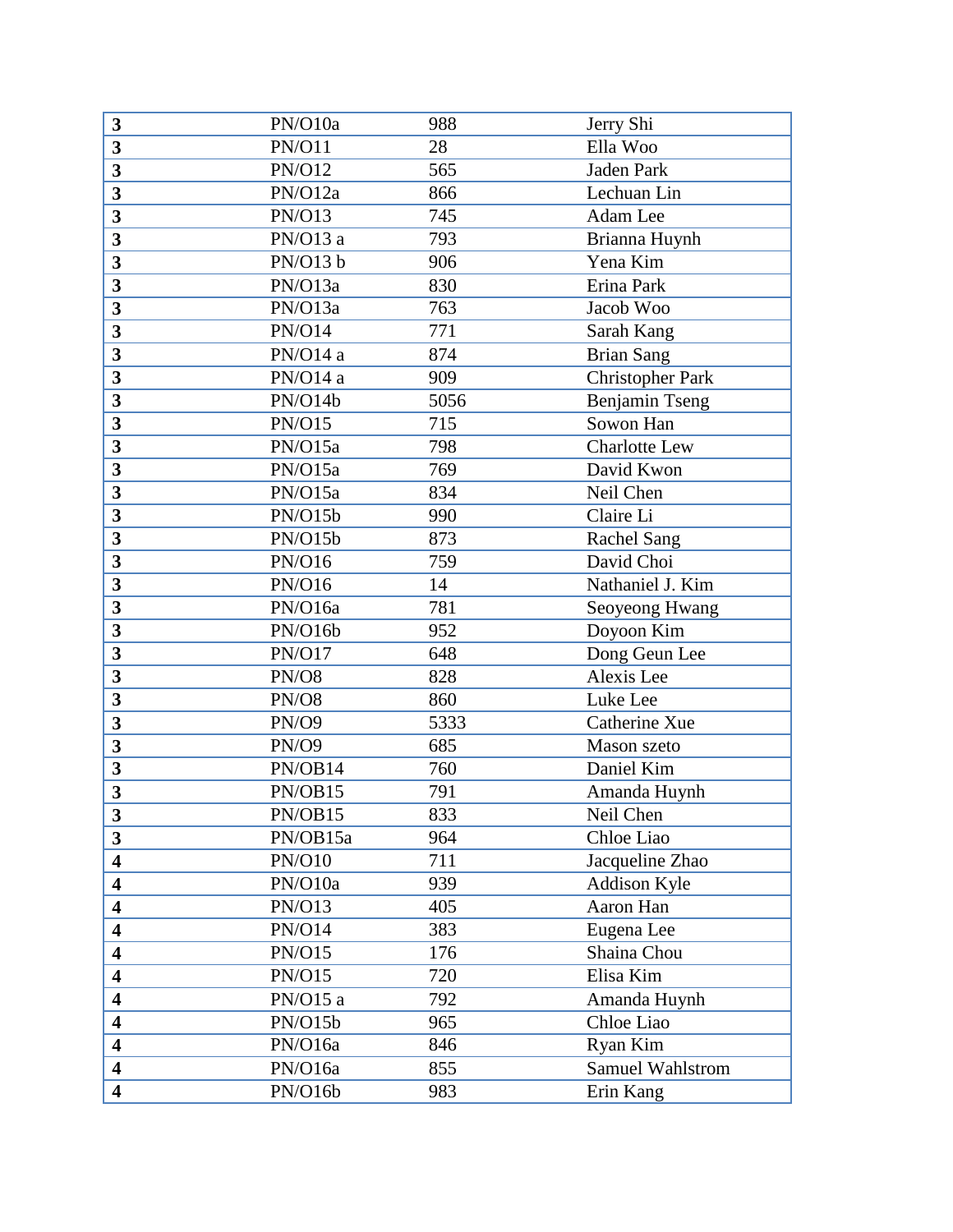|--|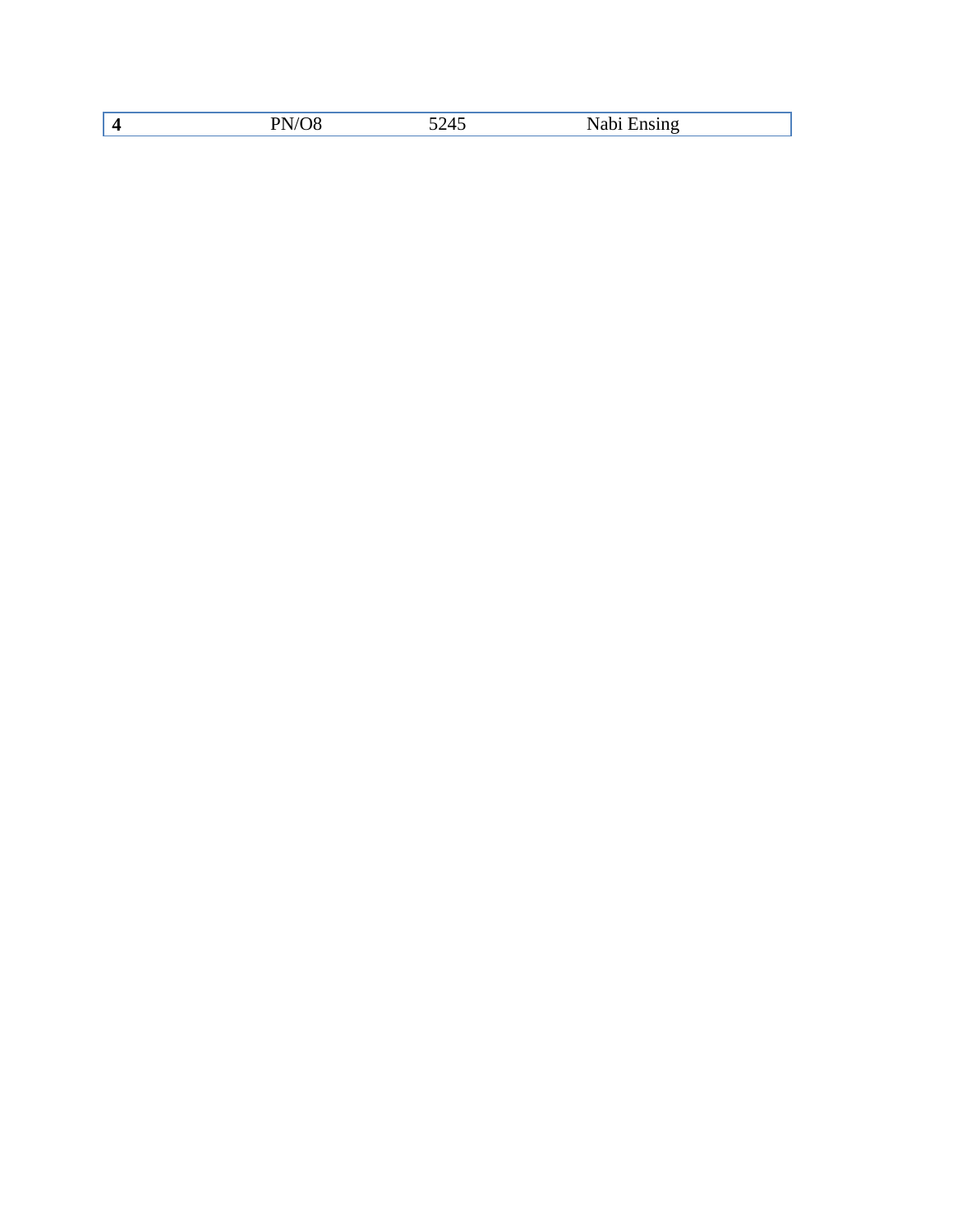# **All Qualified Categories**

| <b>Placement</b> | <b>Category</b> | <b>Entry No.</b> | <b>Name</b>        |
|------------------|-----------------|------------------|--------------------|
|                  | <b>Group</b>    |                  |                    |
| 1                | <b>PN/E10</b>   | 101              | Michelle Yeung     |
| $\mathbf{1}$     | PN/E11          | 606              | Chloe Haeun park   |
| $\mathbf{1}$     | <b>PN/E12</b>   | 587              | <b>ADAM SHEN</b>   |
| $\mathbf{1}$     | <b>PN/E13</b>   | 544              | Seungbeom Baek     |
| $\mathbf{1}$     | PN/E14          | 103              | <b>Claire Kang</b> |
| $\mathbf{1}$     | <b>PN/E15</b>   | 534              | <b>Alex Park</b>   |
| $\mathbf{1}$     | PN/E7           | 17               | <b>AMELIA KIM</b>  |
| $\mathbf{1}$     | PN/E7a          | 292              | Ivan Lin           |
| $\mathbf{1}$     | PN/E8           | 190              | <b>Chloe Park</b>  |
| $\mathbf{1}$     | PN/E9           | 182              | <b>Eliword Son</b> |
| $\mathbf{1}$     | PN/EA10         | 5516             | Janice Kim         |
| $\mathbf{1}$     | PN/EA11         | 656              | Isaac Yoo          |
| $\mathbf{1}$     | PN/EA7          | 284              | Jaden Fong Lin     |
| $\mathbf{1}$     | PN/EB10         | 5508             | <b>JOYCE KIM</b>   |
| $\mathbf{1}$     | PN/EB12         | 343              | Ian Heo            |
| $\mathbf{1}$     | PN/EB13         | 543              | Seungbeom Baek     |
| $\mathbf{1}$     | PN/EB7          | 564              | Alexandra Park     |
| $\mathbf{1}$     | PN/EB8          | 94               | Harrison Huang     |
| $\mathbf{1}$     | PN/J10          | 230              | Eunice Kwon        |
| $\mathbf{1}$     | PN/J10          | 136              | Jaden Shim         |
| $\mathbf{1}$     | PN/J10a         | 450              | Ethan Hong         |
| $\mathbf{1}$     | PN/J10a         | 535              | Peter Brassard     |
| $\mathbf{1}$     | PN/J10b         | 626              | Ian Wu             |
| $\mathbf{1}$     | PN/J11          | 231              | Joshua Kim         |
| $\mathbf{1}$     | PN/J11a         | 571              | Cayden Kim         |
| $\mathbf{1}$     | PN/J12          | 628              | Ethan Wu           |
| 1                | PN/J13          | 283              | Yunfan Zheng       |
| $\mathbf{1}$     | PN/J14          | 683              | Jaime Rhie         |
| 1                | PN/J15          | 650              | Chloe Cho          |
| $\mathbf{1}$     | PN/J7           | 12               | Connor Kim         |
| $\mathbf{1}$     | PN/J8           | 376              | Chloe Shin         |
| $\mathbf{1}$     | PN/J8a          | 589              | Marcus Kuo         |
| $\mathbf{1}$     | PN/J8a          | 608              | Sophia Taeryn Park |
| $\mathbf{1}$     | PN/J9           | 421              | Lena Seo           |
| $\mathbf{1}$     | PN/JA10         | 81               | Jessica Seo        |
| $\mathbf{1}$     | PN/JA13         | 196              | Roy Yoo            |
| $\mathbf{1}$     | PN/JA7          | 178              | Gia Hong           |
| $\mathbf{1}$     | PN/JA8          | $\overline{2}$   | Yura Cheung        |
| $\mathbf{1}$     | PN/JA9          | 104              | Nicholas Nyaung    |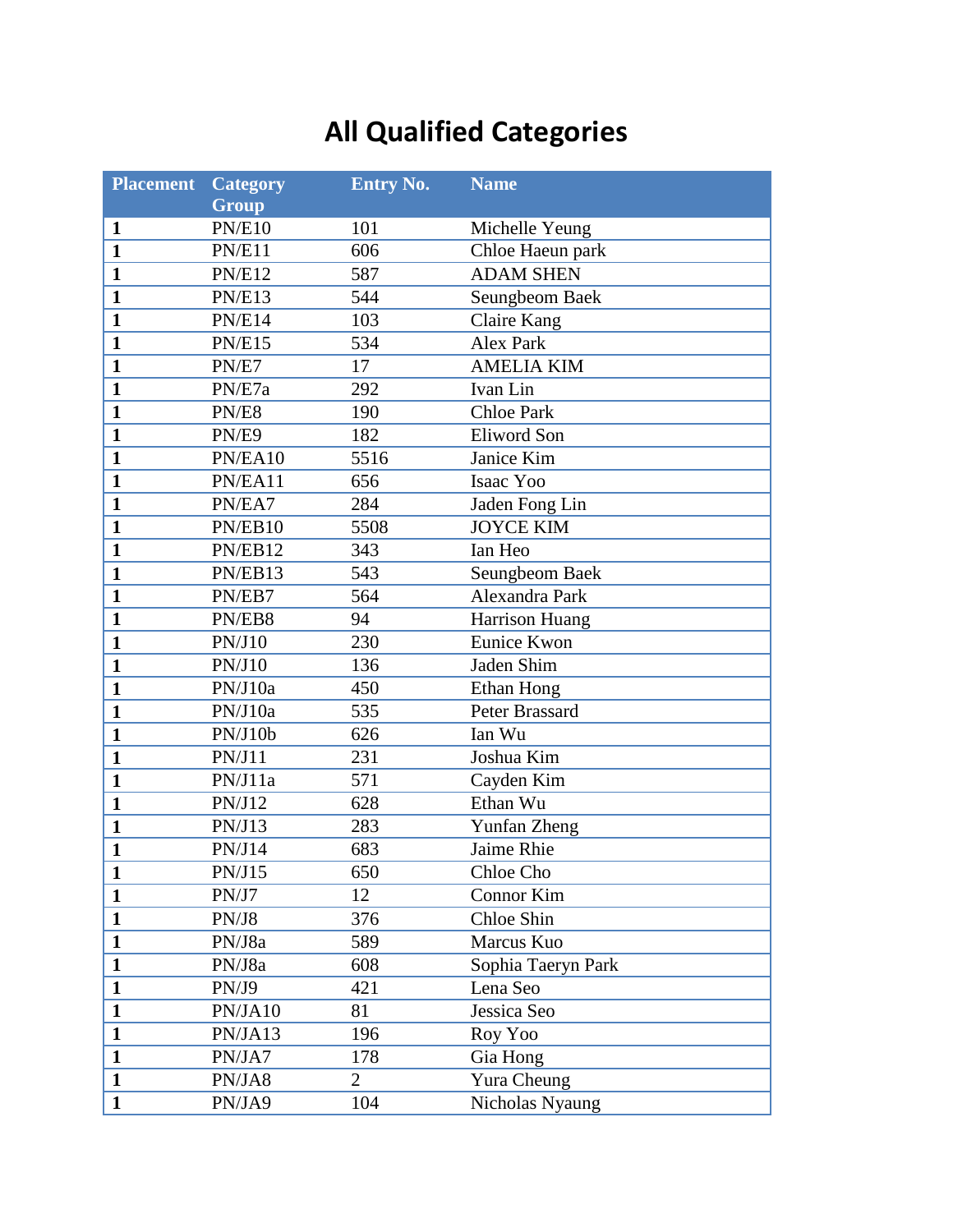| $\mathbf{1}$ | PN/JB10       | 577  | Dakota Yung          |  |
|--------------|---------------|------|----------------------|--|
| $\mathbf{1}$ | PN/JB11       | 654  | Daniel Hong          |  |
| $\mathbf{1}$ | PN/JB12       | 629  | Ethan Wu             |  |
| $\mathbf{1}$ | PN/JB7        | 410  | Ivan Zhao            |  |
| $\mathbf{1}$ | PN/JB8        | 588  | Marcus Kuo           |  |
| $\mathbf{1}$ | PN/JB9        | 634  | Darren Guo           |  |
| $\mathbf{1}$ | PN/Q13a       | 31   | Nadya Hitomi         |  |
| $\mathbf{1}$ | <b>PN/Q10</b> | 264  | Dayton (Daiting) Zou |  |
| $\mathbf{1}$ | <b>PN/Q10</b> | 167  | Yuri Ha              |  |
| $\mathbf{1}$ | PN/Q10a       | 277  | Seojin Park          |  |
| $\mathbf{1}$ | PN/Q10b       | 567  | <b>Brendan Park</b>  |  |
| $\mathbf{1}$ | PN/Q11        | 80   | Lewen Lin            |  |
| $\mathbf{1}$ | PN/Q11c       | 541  | Greyson Porth        |  |
| $\mathbf{1}$ | PN/Q11a       | 317  | Jonah Kim            |  |
| $\mathbf{1}$ | PN/Q11b       | 377  | <b>SEOHYUNG JEUN</b> |  |
| $\mathbf{1}$ | <b>PN/Q12</b> | 169  | Sophie Lee           |  |
| $\mathbf{1}$ | PN/Q12a       | 373  | Annie Lam            |  |
| $\mathbf{1}$ | PN/Q12b       | 469  | Alice Baik           |  |
| $\mathbf{1}$ | <b>PN/Q13</b> | 164  | Candy Tong           |  |
| $\mathbf{1}$ | PN/Q13        | 11   | Hanbi Park           |  |
| $\mathbf{1}$ | PN/Q14        | 37   | Roxana Olivier       |  |
| $\mathbf{1}$ | PN/Q14 b      | 636  | <b>Jason Cheung</b>  |  |
| $\mathbf{1}$ | PN/Q14a       | 367  | Nicholas D'Sa        |  |
| $\mathbf{1}$ | <b>PN/Q15</b> | 529  | Charlotte You        |  |
| $\mathbf{1}$ | PN/Q15        | 458  | Emilia Djordjevic    |  |
| $\mathbf{1}$ | <b>PN/Q15</b> | 200  | Jocelyn Wang         |  |
| $\mathbf{1}$ | <b>PN/Q16</b> | 218  | Soh Yun Kang         |  |
| $\mathbf{1}$ | PN/Q7         | 133  | Zixin Zhao           |  |
| $\mathbf{1}$ | PN/Q9         | 630  | Hajoon Choi          |  |
| $\mathbf{1}$ | PN/QA10       | 5500 | Jeremy Lee           |  |
| 1            | PN/QA12       | 52   | Jordan Hemus         |  |
| $\mathbf{1}$ | PN/QA13       | 99   | Sarah Nguyen         |  |
| $\mathbf{1}$ | PN/QA14       | 556  | Evan Kang            |  |
| $\mathbf{1}$ | PN/QA15       | 175  | Daniel Yoon          |  |
| $\mathbf{1}$ | PN/QA17       | 154  | Kaitlyn Li           |  |
| $\mathbf{1}$ | PN/QA9        | 8    | <b>Bryn Rorke</b>    |  |
| $\mathbf{1}$ | PN/QB10       | 51   | Caden Hemus          |  |
| $\mathbf{1}$ | PN/QB10       | 627  | Ian Wu               |  |
| $\mathbf{1}$ | PN/QB11       | 540  | <b>Greyson Porth</b> |  |
| $\mathbf{1}$ | PN/QB12       | 586  | <b>ADAM SHEN</b>     |  |
| $\mathbf{1}$ | PN/QB13       | 390  | Angela Zhuang        |  |
| $\mathbf{1}$ | PN/QB14       | 680  | Derek Lee            |  |
| $\mathbf{1}$ | PN/QB15       | 666  | Raymond Wang         |  |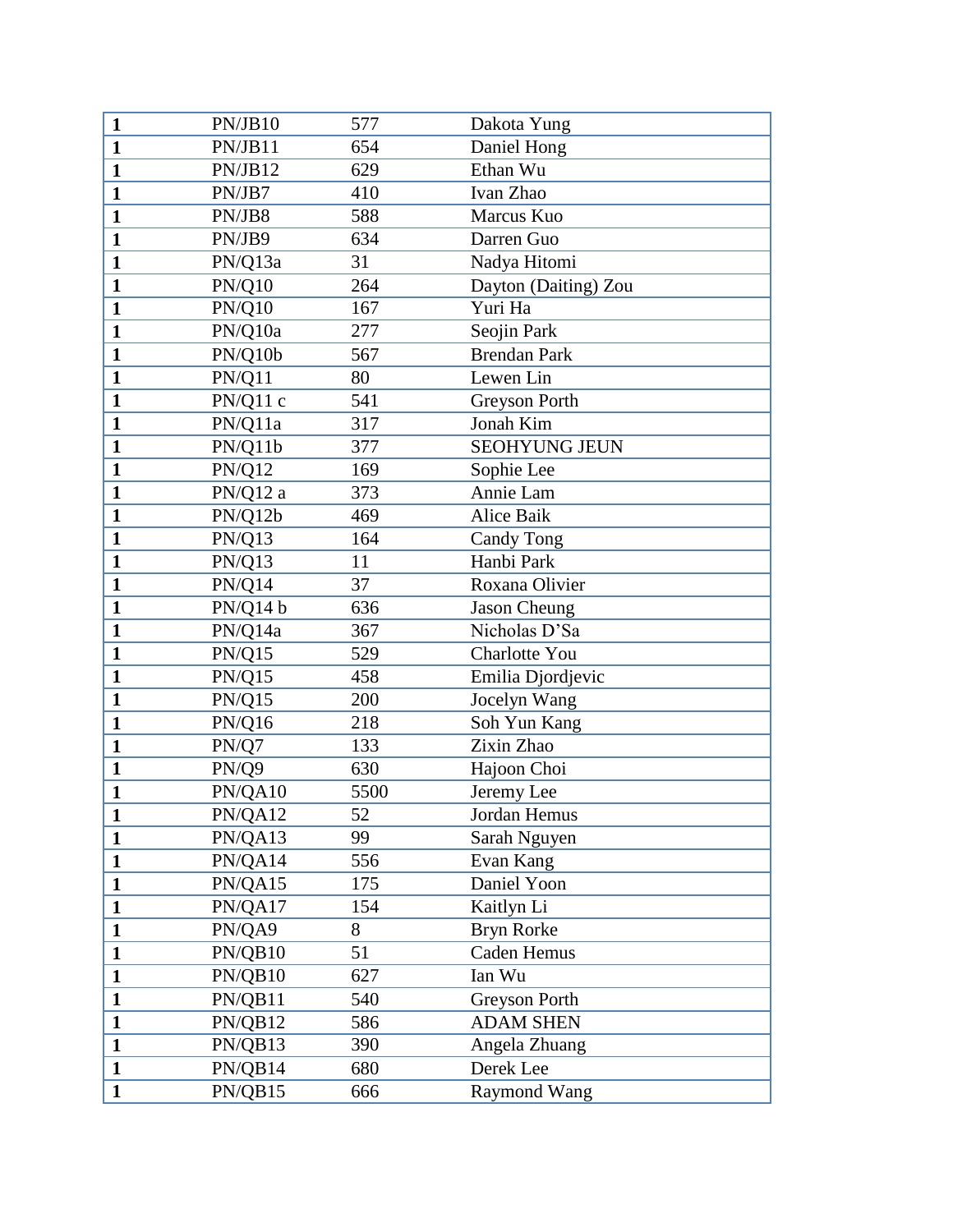| $\mathbf{1}$     | PN/QB17       | 5453 | Halie Sung               |
|------------------|---------------|------|--------------------------|
| $\mathbf{1}$     | PN/QB8        | 638  | Vladimir Surguy          |
| $\mathbf{1}$     | PN/QB9        | 341  | Jerry king               |
| $\mathbf{1}$     | PN/QD10       | 532  | Lillian Wang             |
| $\boldsymbol{2}$ | <b>PN/E10</b> | 5515 | Joyce kim                |
| $\overline{2}$   | <b>PN/E10</b> | 382  | Sara Lee                 |
| $\overline{2}$   | PN/E11        | 604  | Alyssa Lee               |
| $\overline{2}$   | <b>PN/E12</b> | 364  | Taemin Yiun              |
| $\overline{2}$   | <b>PN/E13</b> | 536  | Daniel Choi              |
| $\overline{2}$   | PN/E14        | 551  | Allie Kim                |
| $\overline{2}$   | PN/E7         | 18   | Claire Chen              |
| $\boldsymbol{2}$ | PN/E7         | 16   | Sunny Lin                |
| $\overline{2}$   | PN/E7a        | 601  | <b>Kylie Daseul Park</b> |
| $\overline{2}$   | PN/E7a        | 5288 | Yiran Leland Shi         |
| $\overline{2}$   | PN/E8         | 293  | Ian Lin                  |
| $\overline{2}$   | PN/E9         | 603  | Sophia Lee               |
| $\overline{2}$   | PN/EA7        | 183  | Ian Jeon                 |
| $\overline{2}$   | PN/EA7        | 15   | Sunny Lin                |
| $\overline{2}$   | PN/EB7        | 308  | <b>RYAN BAE</b>          |
| $\overline{2}$   | PN/EB8        | 549  | Alexis Dym               |
| $\overline{2}$   | PN/J10        | 209  | Charlene Wong            |
| $\overline{2}$   | PN/J10a       | 494  | Zayn Wang                |
| $\overline{2}$   | PN/J10b       | 615  | Jayson Jaesang Rhyu      |
| $\overline{2}$   | PN/J11        | 314  | Benjamin Ou              |
| $\overline{2}$   | PN/J11        | 206  | Jennifer Guan            |
| $\overline{2}$   | PN/J11a       | 575  | Chloe Kim                |
| $\boldsymbol{2}$ | PN/J12        | 467  | Joshua Hwang             |
| $\overline{2}$   | PN/J13        | 407  | Jacqueline Nam           |
| $\overline{2}$   | PN/J13        | 439  | Kaden Hong               |
| $\overline{2}$   | PN/J13        | 76   | Roy Yoo                  |
| 2                | PN/J14        | 352  | Jaden Ha                 |
| $\overline{2}$   | PN/J7         | 411  | Ivan Zhao                |
| $\overline{2}$   | PN/J8         | 278  | Mia Gu                   |
| $\overline{2}$   | PN/J8a        | 594  | Sophia Kim               |
| $\overline{2}$   | PN/JA10       | 3    | <b>Eugene Cheung</b>     |
| $\overline{2}$   | PN/JA13       | 75   | Jinzan Hu                |
| $\overline{2}$   | PN/JB7        | 485  | Kian Pootrakul           |
| $\overline{2}$   | PN/JB8        | 497  | <b>Gian Pootrakul</b>    |
| $\overline{2}$   | PN/JB9        | 692  | Natalie Kaidza Hernandez |
| $\overline{2}$   | PN/Q10        | 220  | Ida Niu Cohl             |
| $\boldsymbol{2}$ | PN/Q10a       | 482  | Jeremy Lee               |
| $\overline{2}$   | PN/Q10b       | 548  | Autumn Dym               |
| $\overline{2}$   | PN/Q11        | 91   | Eric Song                |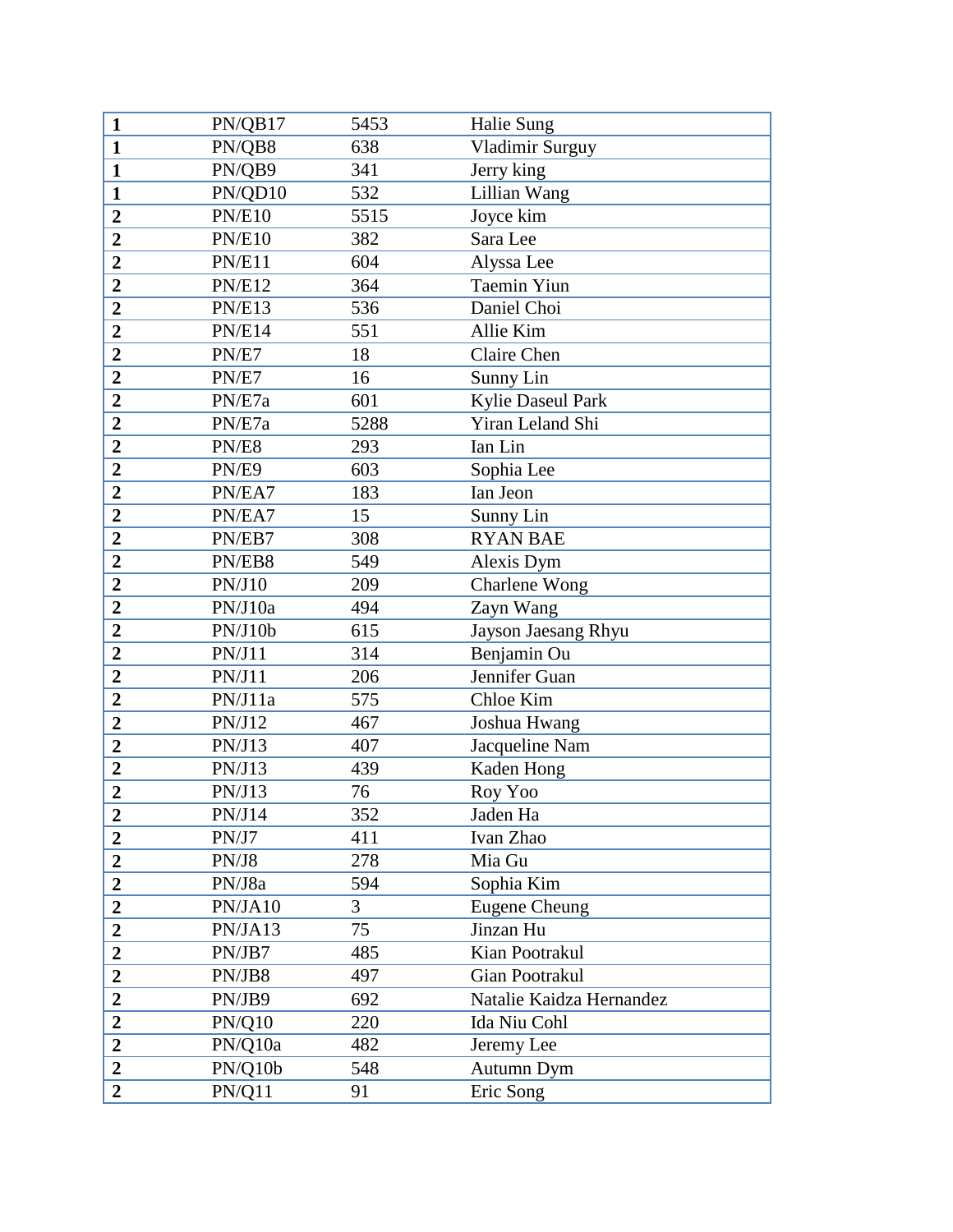| $\boldsymbol{2}$        | PN/Q11a       | 174    | Kelly Law            |
|-------------------------|---------------|--------|----------------------|
| $\overline{2}$          | PN/Q11b       | 442    | <b>ASHLEY KANG</b>   |
| $\overline{2}$          | PN/Q11b       | 416    | <b>SELINA YE</b>     |
| $\overline{2}$          | PN/Q11c       | 449    | <b>ALEX KANG</b>     |
| $\boldsymbol{2}$        | PN/Q12        | 228    | Soleil De Jesus      |
| $\overline{2}$          | PN/Q12a       | 413    | Samantha Han         |
| $\overline{2}$          | PN/Q12b       | 560    | <b>Bethany Kim</b>   |
| $\overline{2}$          | <b>PN/Q13</b> | 97     | Michaela Ling        |
| $\overline{2}$          | PN/Q13a       | 651    | Hailey Cho           |
| $\overline{2}$          | PN/Q13a       | 371    | Ryan Park            |
| $\overline{2}$          | PN/Q14        | 246    | Sofie Wong           |
| $\overline{2}$          | PN/Q14a       | 414    | Amber Han            |
| $\overline{2}$          | PN/Q14a       | 250    | Daniel Kim           |
| $\overline{2}$          | PN/Q14a       | 457    | Lina Chang           |
| $\overline{2}$          | PN/Q14b       | 677    | Derek Lee            |
| $\overline{2}$          | <b>PN/Q15</b> | 667    | <b>Brandon Chang</b> |
| $\overline{2}$          | PN/Q15        | 131    | Caleb J Lee          |
| $\overline{2}$          | PN/Q15        | 40     | Natalie Nyaung       |
| $\overline{2}$          | PN/Q15        | 418    | Rachel Yun           |
| $\overline{2}$          | <b>PN/Q16</b> | 247    | Christopher Lee      |
| $\overline{2}$          | <b>PN/Q16</b> | 74     | Helen Cueyoung Lee   |
| $\overline{2}$          | PN/Q17        | 153    | Kaitlyn Li           |
| $\overline{2}$          | PN/Q9         | 331    | Jerry king           |
| $\overline{2}$          | PN/Q9         | 9      | Jessica Liu          |
| $\overline{2}$          | PN/Q9         | 5412   | <b>SEOYI JEUN</b>    |
| $\overline{2}$          | PN/QA10       | 150    | Ariel Kuei           |
| $\overline{2}$          | PN/QA12       | 161    | Amanda Li            |
| $\overline{2}$          | PN/QA12       | 372    | Annie Lam            |
| $\boldsymbol{2}$        | PN/QA13       | 281    | Grace Yan            |
| $\overline{2}$          | PN/QA13       | 5107   | Irwin Jung           |
| 2                       | PN/QA13       | 6      | Maya Rorke           |
| $\overline{2}$          | PN/QA15       | 109    | Irene Jung           |
| $\overline{2}$          | PN/QA17       | 78     | Steve Lee            |
| $\overline{2}$          | PN/QA9        | 151    | Chloe Kuei           |
| $\boldsymbol{2}$        | PN/QB11       | 639    | <b>Avery Tseng</b>   |
| $\overline{2}$          | PN/QB12       | 5335   | William Lin          |
| $\overline{2}$          | PN/QB13       | 5      | Maya Rorke           |
| $\overline{2}$          | PN/QB14       | 296    | <b>Allison Su</b>    |
| $\overline{2}$          | PN/QB15       | 385    | Hannah Moon          |
| $\overline{2}$          | PN/QB9        | $\tau$ | <b>Bryn Rorke</b>    |
| 3                       | PN/E14        | 602    | Ivy Kim              |
| $\overline{\mathbf{3}}$ | <b>PN/E14</b> | 362    | Taehee Yiun          |
| $\overline{\mathbf{3}}$ | PN/E7         | 185    | Ian Jeon             |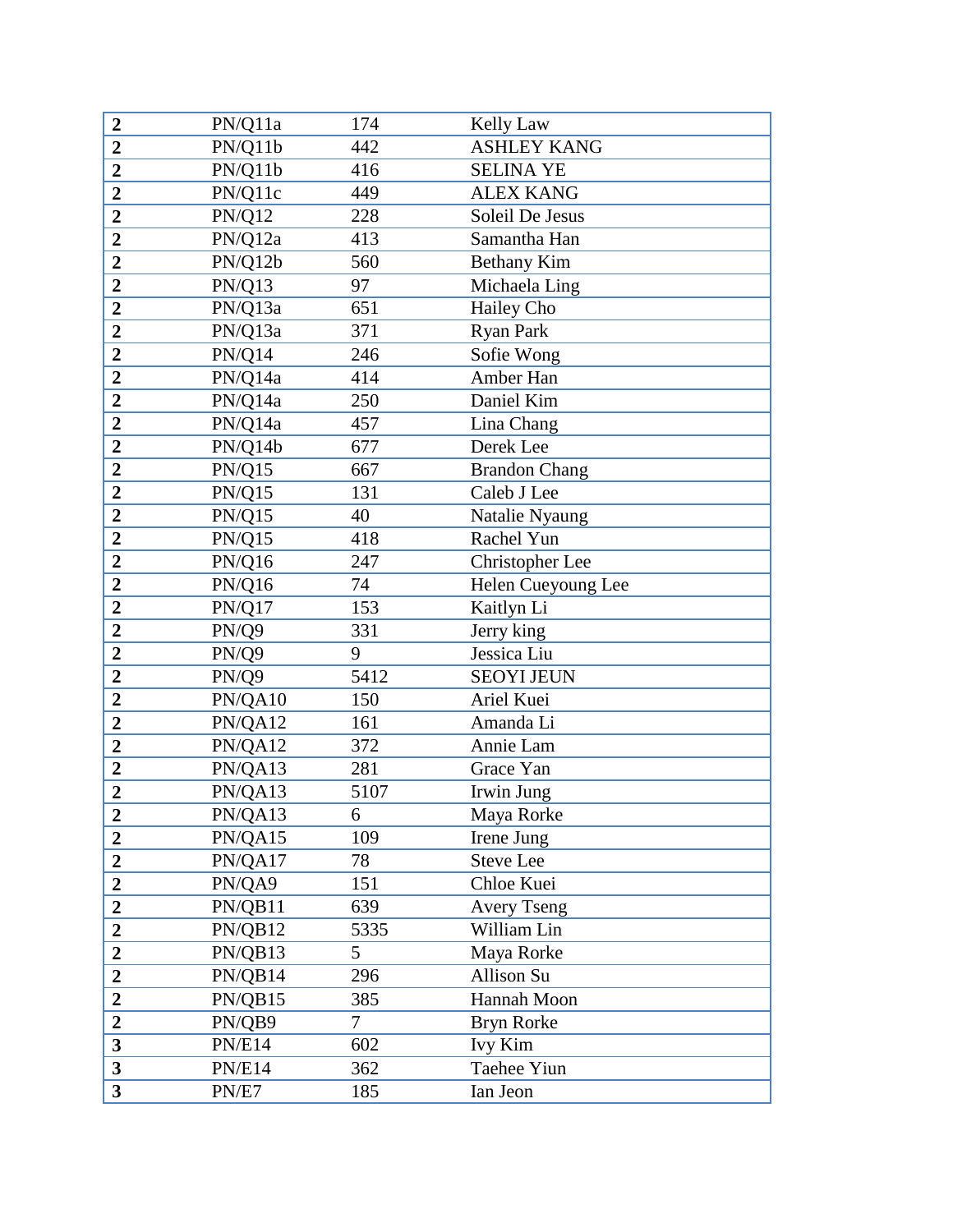| 3                       | PN/E7a        | 198  | Nicholas Yun             |
|-------------------------|---------------|------|--------------------------|
| 3                       | PN/E7a        | 605  | Sophie Song              |
| $\overline{\mathbf{3}}$ | PN/E8         | 102  | Abbie Yeung              |
| $\overline{\mathbf{3}}$ | PN/J10a       | 315  | Allison Lai              |
| $\overline{\mathbf{3}}$ | PN/J10b       | 607  | <b>Yulie Hutchings</b>   |
| $\overline{\mathbf{3}}$ | PN/J11        | 216  | Ke'ala Lontok            |
| 3                       | PN/J11a       | 388  | Isabelle Yang            |
| 3                       | PN/J12        | 111  | Arene Oh                 |
| 3                       | PN/J7         | 5144 | Ella Liu                 |
| 3                       | PN/J8         | 249  | Megan Kim                |
| 3                       | PN/JB9        | 106  | Nicholas Nyaung          |
| 3                       | <b>PN/Q10</b> | 184  | Emma Brull               |
| 3                       | PN/Q10 a      | 531  | Yolanda Wang             |
| 3                       | PN/Q10a       | 533  | Lillian Wang             |
| 3                       | PN/Q10b       | 653  | <b>Charlotte Lee</b>     |
| 3                       | PN/Q11        | 55   | <b>Melody Fang</b>       |
| 3                       | PN/Q11        | 113  | Qian Nan Yang            |
| 3                       | PN/Q11a       | 348  | Ian Park                 |
| $\overline{\mathbf{3}}$ | PN/Q11a       | 162  | Jonah Shea               |
| $\overline{\mathbf{3}}$ | PN/Q11b       | 435  | <b>Chloe De Villiers</b> |
| 3                       | PN/Q11c       | 635  | <b>Avery Tseng</b>       |
| 3                       | PN/Q11c       | 637  | Michael Surguy           |
| 3                       | <b>PN/Q12</b> | 114  | Andrea Yang              |
| 3                       | <b>PN/Q12</b> | 238  | <b>Kenny Park</b>        |
| 3                       | PN/Q12a       | 349  | Natasha Zhang            |
| 3                       | PN/Q12a       | 350  | <b>Stanley Zhang</b>     |
| 3                       | PN/Q12b       | 489  | Haley Hua                |
| 3                       | PN/Q12b       | 5334 | William Lin              |
| 3                       | <b>PN/Q13</b> | 100  | Sarah Nguyen             |
| 3                       | PN/Q13a       | 180  | Ellis Kim                |
| 3                       | PN/Q14        | 96   | Hannah Lee               |
| 3                       | PN/Q14 b      | 539  | Ryan Lim                 |
| 3                       | <b>PN/Q15</b> | 406  | Janice Nam               |
| $\overline{\mathbf{3}}$ | PN/Q15        | 507  | <b>Sherry Deng</b>       |
| $\overline{\mathbf{3}}$ | PN/Q15        | 584  | Vivian Lee               |
| $\overline{\mathbf{3}}$ | PN/Q16        | 525  | <b>Brian Chang</b>       |
| $\overline{\mathbf{3}}$ | <b>PN/Q16</b> | 356  | Justin Kim               |
| $\overline{\mathbf{3}}$ | PN/Q9         | 82   | Justin Seo               |
| 3                       | PN/Q9         | 559  | Sol You                  |
| $\overline{\mathbf{3}}$ | PN/QA12       | 5145 | Emma Ziyan Liu           |
| $\mathbf{3}$            | PN/QA12       | 159  | Megan Vuong              |
| $\overline{\mathbf{3}}$ | PN/QB13       | 403  | Samantha Wong            |
| $\overline{\mathbf{3}}$ | PN/QB15       | 179  | Daniel Yoon              |